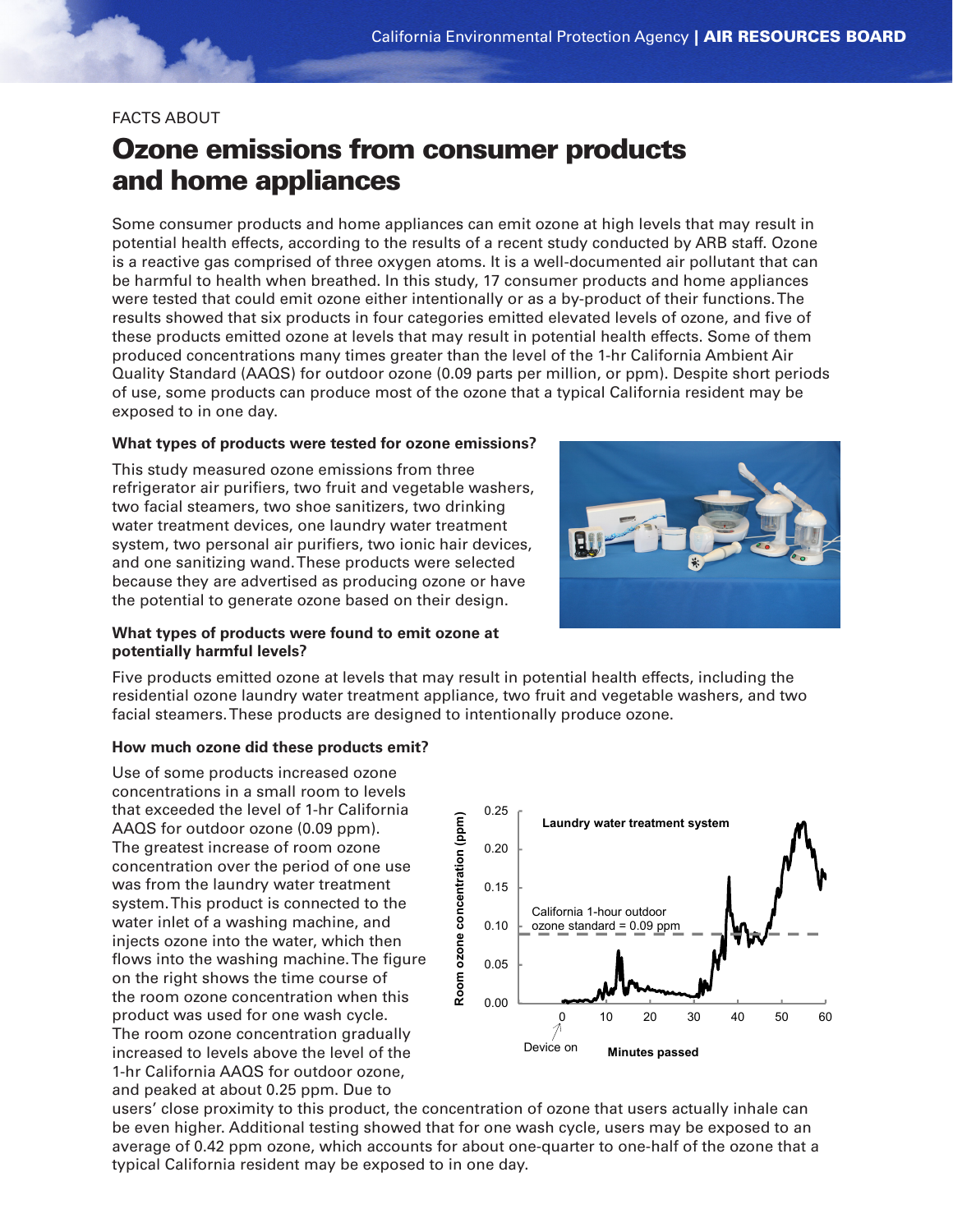For some products, one use does not increase room ozone concentrations markedly, but repeated use can result in high exposure concentrations. The figure on the right shows the concentration of ozone very near the user when a fruit and vegetable washer was used for three continuous wash cycles with reused water. The average concentration over three wash cycles was 2.55 ppm, over 28 times higher than the level of the 1-hr California AAQS. In addition, users may be exposed to ozone peaks as high as 20 ppm for short periods. It was estimated that 30 minutes of use of this product can produce up to 80% of the ozone that a typical California resident may be exposed to in one day.



For the remaining products tested, their average ozone emissions were low, but surprisingly high spikes were commonly observed. For example, when using a facial steamer with ozone-emitting ultraviolet bulbs, peak ozone levels as high as 1.1 ppm were reached. Although the health effects of exposure to high levels of ozone for short periods have not been recognized, such exposures may raise a concern for sensitive populations, e.g., those with respiratory diseases who use these products repeatedly.

It should be noted that most of the products tested in this study are used intermittently; thus, their impacts on indoor air quality are limited to shorter time periods compared to continuously operating products such as ozone-generating portable air cleaners.

## **Why should I be concerned about ozone emitted by these products?**

Ozone high in the atmosphere protects you from the sun's harmful rays, but at ground level, where you breathe, it can be harmful to your health. Within hours, ozone can irritate the lining of your respiratory system and can cause coughing, chest tightness and shortness of breath. Exposure to ozone may both induce and worsen asthma symptoms and worsen lung disease; it might also increase the risk of premature death. The effects depend on the concentration of ozone in the air, your level of physical activity, how long you are exposed to ozone, and how sensitive you are to it. Also, ozone can react with other chemicals, such as terpenes (fragrance chemicals that give a pine or citrus scent to some household products), to produce harmful byproducts such as formaldehyde and ultrafine particles. Ozone can also deteriorate materials such as rubber and elastomers, and cause certain sensitive dyes and artists' pigments to fade.

Due to its strong oxidative ability, ozone is widely advertised for odor removal and disinfection. However, the benefits of ozone-generating products as claimed by their manufacturers are not well supported. For example, to kill fungi and bacteria, ozone concentrations at least 5 ppm or higher are required, which is higher than the level that most appliances can produce and higher than is safe for health. Therefore, the benefits of using these appliances may be minimal, while the negative health impacts of such ozone exposures may be a serious concern.

## **What can I do to avoid exposure to ozone from consumer products?**

Do not use products that emit ozone either intentionally or as a by-product of their functions. There are no consumer product regulations that limit ozone emissions from products similar to those tested by ARB, so consumers should exercise caution when purchasing or using such products. Read users' manuals carefully to determine if a product can emit ozone. Some manufacturers explicitly indicate their products emit ozone, but others may use different words for ozone, such as "super oxygen", "saturated oxygen", "activated oxygen", or similar phrasing. Avoid using intentional ozone generators, and be cautious about other products that have electrostatic precipitators, ionizers, plasma generators, or UV bulbs, because they have the potential to generate high levels